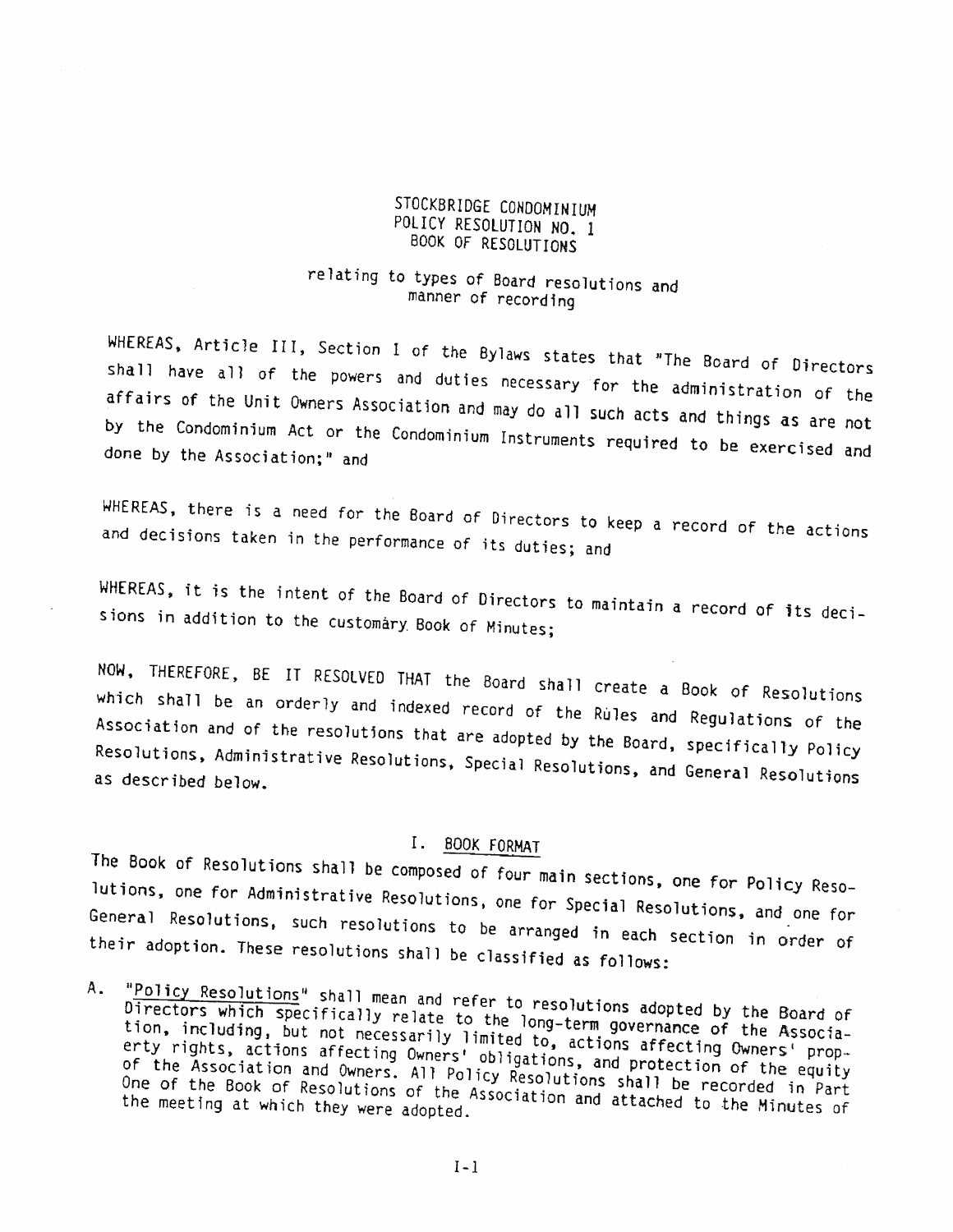- B. "Administrative Resolutions" shall mean and refer to those resolutions adopted by<br>the Board which deal with the internal operation and structure of the Association, including but not limited to, financial procedures, committee terms of refthe Book of Resolutions and attached to the Minutes of the meeting at which they<br>were adopted. etc. All Administrative Resolutions shall be duly recorded in Part Two of<br>of Resolutions and attached to the Minutos of the martin Part Two of were adopted. B. "Administrative Resolutions" shall mean and refer to those resolutions adopted by<br>the Board which deal with the internal operation and structure of the Associa-<br>tion, including but not limited to, financial procedures,
- C. Directors involving actions relative to questions of compliance by the Biard of<br>the provisions of the Condominium Act, the Condominium Instance by an Owner with "<u>Special Resolution</u>s" shall include those resolutions adopted by the Beard of<br>Directors involving actions relative to questions of complicity the Beard of the provisions of the Condominium Act, ene provisions of the Condominium Act, the Condominium Instruments, or the Book<br>of Resolutions. Special Resolutions shall be duly recorded in Part Three of the Book of Resolutions and attached to the Minutes of the meeting at which they were<br>adopted. shall be duly recorded in Part Three of the
- D. "General Resolutions" shall mean and refer to those resolutions adopted by the<br>Board which relate to specific expenditures, single task actions, and other such board which relate to specific expenditures, single task actions, and other such<br>general matters of the Board which have no continuing, far-reaching, or prece-<br>dent-setting implications, General Resolutions, thaling, far-r the Book of Resolutions dent-setting implications. General Resolutions shall be recorded in Part IV of the book of Resolutions and attached to the Minutes of the meeting at which they<br>were adopted. Directors iwno'ling actions relative to questions of complement by any actual of the provisions of the Condeniatom Act, the Condominium Instruments, or the simple to do the specifical Regalutions and attached to the Minute

II. DEFINITIONS<br>This Book of Resolutions shall incorporate by reference all definitions contained in the Condominium Act and the Condominium Instruments. The terms defined below are also used in this Book of Resolutions:

- A. "Board" refers to Board of Directors.
- B. "Association" refers to The Stockbridge Condominium Unit Owners Association.
- C. As the context may Owners, members of require, the terms "Owner" or "Unit Owner" shall refer to Unit<br>their families, their guests, tenants, employees and invitees.

## III. FORMAT OF RESOLUTIONS

The format of resolutions shall conform to the format set out on the attached Exhibit A.

## IV. RESPONSIBILITY

The secretary shall be responsible for maintaining the Book of Resolutions and providing to the OWners appropriate and prompt notice of any additions or changes.

V. INSPECTION<br>The Book of Resolutions shall be made available for inspection by any Owner or repre-Sentative of one of the project's Mortgagees upon request, during normal business<br>hours.

 $1-2$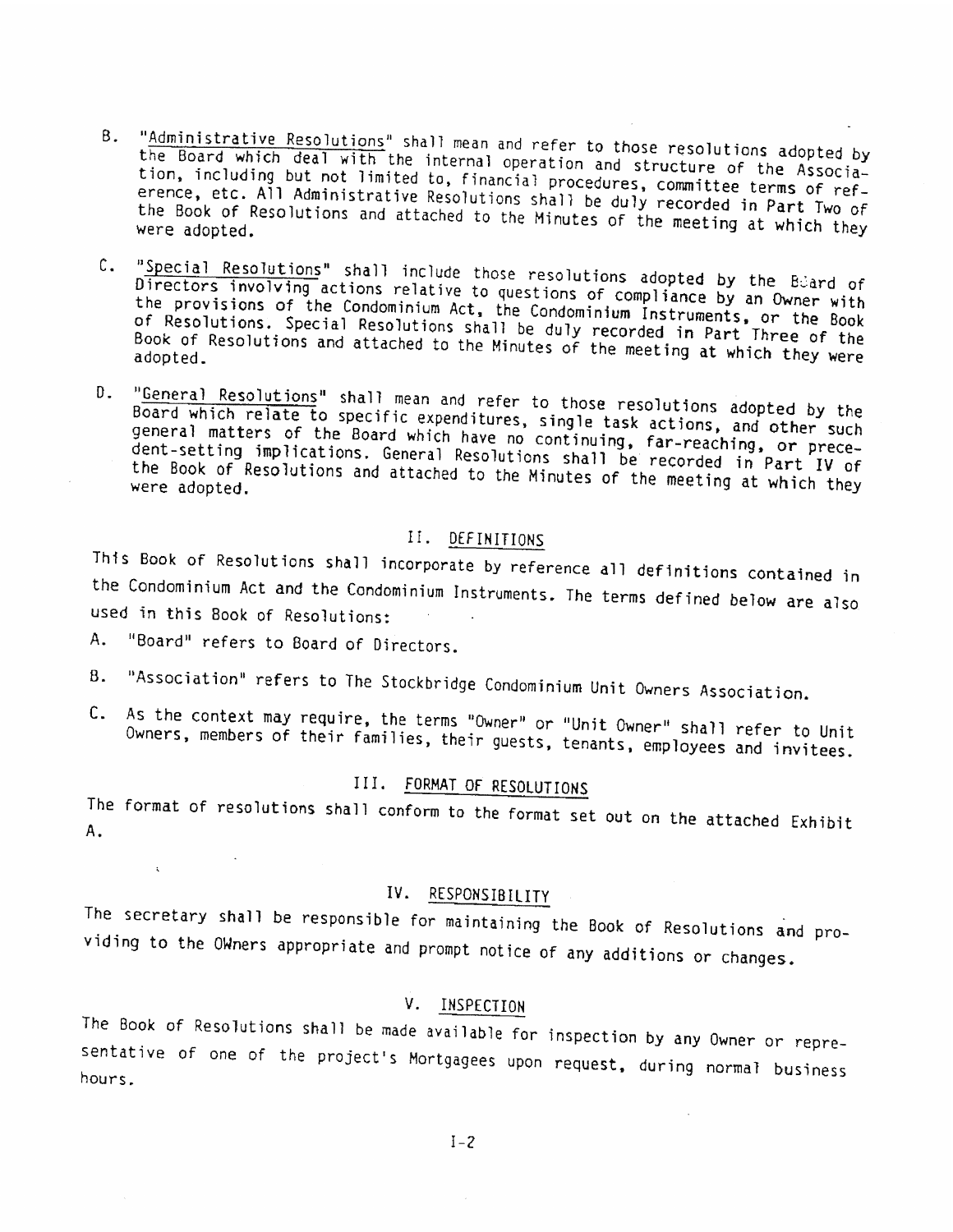VI. CONFLICTS<br>If the Book of Resolutions conflicts with the Condominium Act or the Condominium If the Book of Resolutions conflicts with the Condominium Act or the Condominium<br>Instruments, those documents shall prevail, according to the following hierarchy; the<br>Condominium Act, the Declaration, the Bylaws, the Book VI. CONFLICTS<br>If the Book of Resolutions conflicts with the Condominium Act or the Condominium<br>Instruments, those documents shall prevail, according to the following hierarchy; the<br>Condominium Act, the Declaration, the Byl

VII. SEVERABILITY<br>The invalidity of any portion of the Book of Resolutions shall not impair or affect in any manner the validity, enforceability, or effect of the balance of the Book of<br>Resolutions

## VIII. <u>APPLICABILITY</u>

Wherever in this Book of Resolutions reference is made to the Association, such<br>reference shall include the Association and the Managing Agent where such authority<br>is delegated by the Association to the Managing Agent. is delegated by the Association to the Managing Agent.

## lx. COMPLIANCE

All Owners shall comply with the provisions of the Book of Resolutions.

X. ENFORCEMENT<br>The Association, Declarant, any successor Declarant, or any Owner shall have the right to enforce, by any proceeding set forth herein or at law or in equity, all pro-<br>visions of the Book of Resolutions as well as the Condominium Instruments. Failure by<br>the Association, Declarant, or any Owner to enforc XX. COMPLIANCE<br>
XX. COMPLIANCE<br>
XX. <u>COMPLIANCE</u><br>
XX. <u>COMPLIANCE</u><br>
XX. <u>CHFORCEMENT</u><br>
XX. <u>CHFORCEMENT</u><br>
XX. <u>CHFORCEMENT</u><br>
XX. <u>CHFORCEMENT</u><br>
XX. CHFORCEMENT<br>
Tight to enforce, by any procession Declarant, or any Owner

XI. VIOLATION AND NUISANCE<br>Every act or omission whereby any provision of the Book of Resolutions is violated in whole or in part is hereby declared to be a nuisance and may be enjoined or abated, whether or not the relief sought is for negative or affirmative action, by Declarant, the Association, or any Owner.

 $1-3$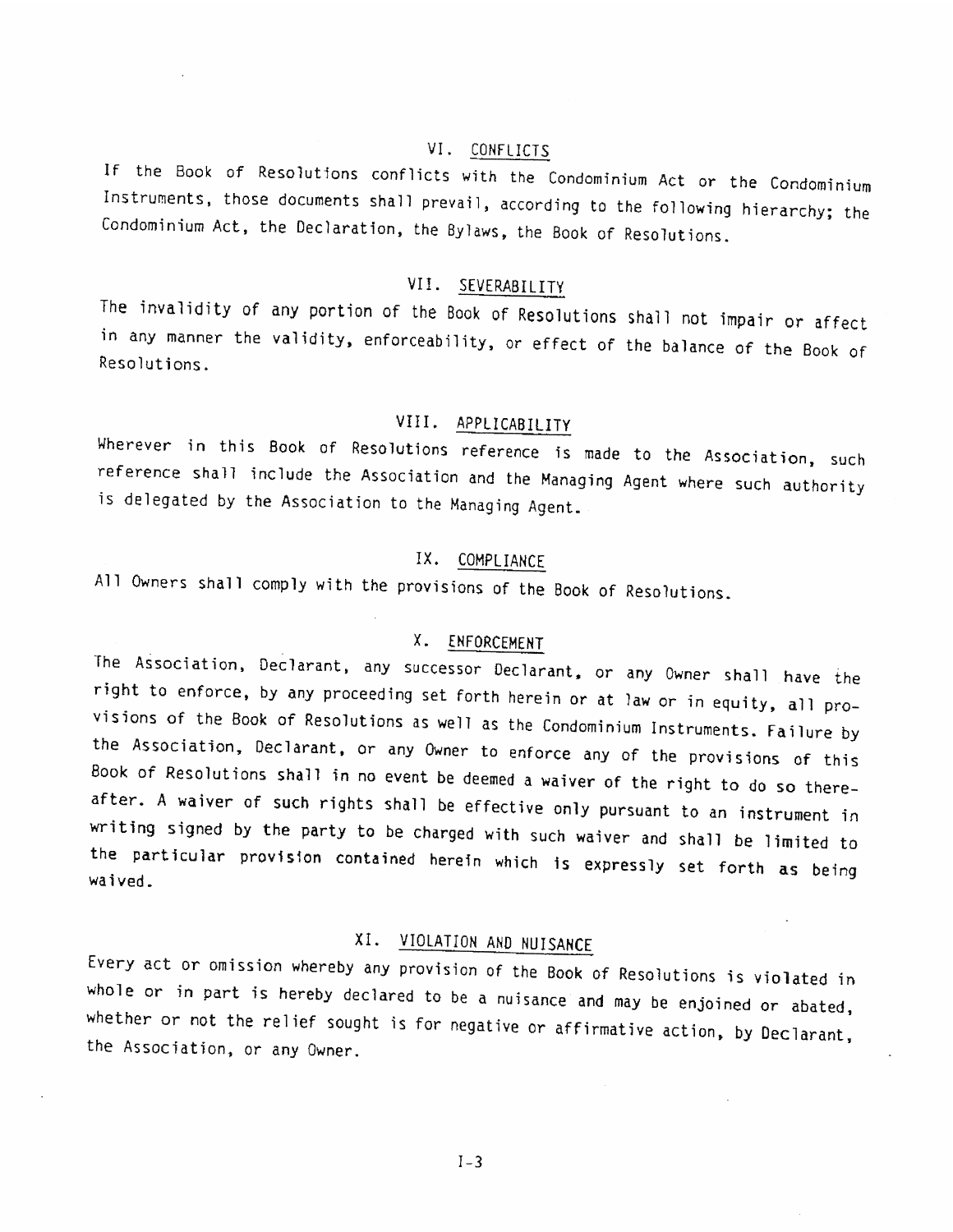All Owners must observe and abide by all Resolutions posted by the Association and/or local authorities,

less for any If any Owners violate any of these Regulations, they will hold the Association harm-<br>and all damages or losses that may ensue, and waive any and all rights<br>n connection borouith that .. applicable governmental laws and ordinances. and notices in connection herewith that they may have under the provisions of any<br>applicable governmental laws and ordinances, All Owners must observe and abide by all Resolutions posted by the Association and/or<br>local authorities.<br>If any Owners violate any of these Regulations, they will hold the Association harm-<br>less for any and all damages or

XII. <u>VIOLATION OF LAW</u><br>Any violation of any applicable governmental law, ordinance or regulations, pertain-<br>ing to the ownership, occupation, or use of any portion of the Condominium is hereby tior, of the Board, to any or to be a violation declared to be a violation of this Book of Resolutions and is subject, at the discre-<br>tion of the Board, to any or all of the enforcement procedures set forth herein.

XIII. REMEDIES CUMULATIVE<br>Each remedy set forth in this Book of Resolutions shall be in addition to all other<br>remedies whether available at law or in equity, and all such remedies, whether or not set all such all such remedies, whether or not forth in this Book of Resolutions shall be cumulative and not exclusive.

XIV. REFERENCE OF PRONOUNS<br>All pronouns and any variations thereof shall be deemed to refer to the masculine, entities may feminine, neuter, singular and plural as the identity of the person or persons or<br>entities may require.

XV. METHOD OF ADOPTION<br>All resolutions shall contain an indication of what or special meeting of the Board, or by written consent, as well as the date of<br>adoption. resolutions shall contain an indication of whether they were adopted at a regular adoption,

XVI. AMENDMENT<br>The Association reserves the right to amend, modify, delete, or replace any provi-<br>sions set forth in this Book of Resolutions at any time by a majority vote of the<br>Board of Directors and recorded by resolut XIII. <u>REMEDIES CUMULATIVE</u><br>
XIII. REMEDIES CUMULATIVE<br>
remedies whether available at law or in equity, and all such remedies, whether or not<br>
set forth in this Book of Resolutions shall be cumulative and not exclusive.<br>